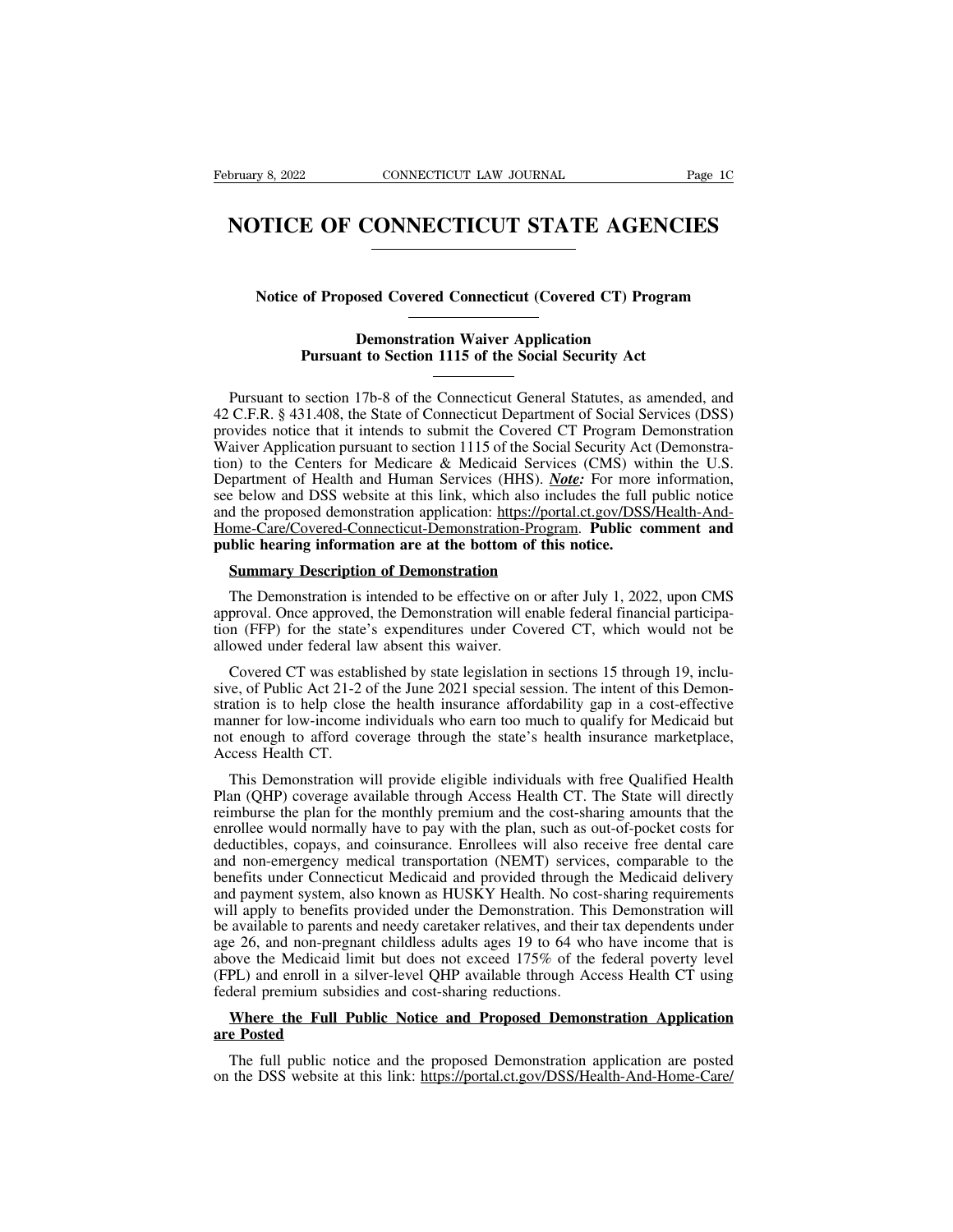Page 2C CONNECTICUT LAW JOURNAL February 8, 2022<br>Covered-Connecticut-Demonstration-Program. The full public notice and proposed<br>demonstration application may also be obtained upon request from DSS (see below),<br>at any DSS f Page 2C CONNECTICUT LAW JOURNAL February 8, 2022<br>Covered-Connecticut-Demonstration-Program. The full public notice and proposed<br>demonstration application may also be obtained upon request from DSS (see below),<br>at any DSS f Page 2C CONNECTICUT LAW JOURNAL February 8, 2022<br>Covered-Connecticut-Demonstration-Program. The full public notice and proposed<br>demonstration application may also be obtained upon request from DSS (see below),<br>at any DSS f Page 2C CONNECTICUT LAW JOURNAL February 8, 2022<br>
Covered-Connecticut-Demonstration-Program. The full public notice and proposed<br>
demonstration application may also be obtained upon request from DSS (see below),<br>
at any DS

**The send connecticut-Demonstration-Program**. The full public notice and proposed monstration application may also be obtained upon request from DSS (see below), any DSS field office, or the Town of Vernon Social Services Covered-Connecticut-Demonstration-Program. The full public notice and proposed<br>demonstration application may also be obtained upon request from DSS (see below),<br>at any DSS field office, or the Town of Vernon Social Service demonstration application may also be obtained upon request from DSS (see below),<br>at any DSS field office, or the Town of Vernon Social Services Department.<br>**Where and When to Submit Written Comments**<br>**To send comments abo** at any DSS field office, or the Town of Vernon Social Services Department.<br> **Where and When to Submit Written Comments**<br> **To send comments about the Demonstration, please email:** <u>Public.Comment.</u><br>
DSS@ct.gov or write to: Where and When to Submit Written Comments<br>To send comments about the Demonstration, please email: Public.Comment.<br>DSS@ct.gov or write to: Department of Social Services, Medical Policy Unit, 55<br>Farmington Avenue, 9th Floor, **Where and When to Submit Written Comments**<br> **To send comments about the Demonstration, please email:** <u>Public Comment.</u><br>
DSS@ct.gov</u> or write to: Department of Social Services, Medical Policy Unit, 55<br>
Farmington Avenue, To send comments about the Demonstration, please email: Public.Comment.<br>
SS@ct.gov</u> or write to: Department of Social Services, Medical Policy Unit, 55<br>
rmington Avenue, 9th Floor, Hartford, CT 06105. In any correspondence  $\frac{DSS@ct.gov}{DSS@ct.gov}$  or write to: Department of Social Services, Medical Policy Unit, 55<br>Farmington Avenue, 9th Floor, Hartford, CT 06105. In any correspondence, please<br>reference "Covered CT 1115 Demonstration Waiver." Ple

Farmington Avenue, 9th Floor, Hartford, CT 06105. In any correspondence, please reference "Covered CT 1115 Demonstration Waiver." Please also send any other questions about the Demonstration to this email or mailing addres reference "Covered CT 1115 Demonstration Waiver." Please also send any other<br>questions about the Demonstration to this email or mailing address, including<br>requests for a copy of the full public notice or proposed Demonstra questions about the Demonstration to this email or mailing address<br>requests for a copy of the full public notice or proposed Demonstration<br>Anyone may send DSS written comments about the Demonstratio<br>comments must be receiv Anyone may send DSS<br>
Anyone may send DSS<br>
mments must be received<br>
an March 11, 2022 (which<br>
this notice in the Connectic<br>
reived may be posted to c<br> **Public Hearings**<br>
In addition to the opportu In my out the received by DSS at the above email or mailing address no later an March 11, 2022 (which is more than 30 days after the date of the publication this notice in the Connecticut Law Journal). Please be advised th

whill a March 11, 2022 (which is more than 30 days after the date of the publication of this notice in the Connecticut Law Journal). Please be advised that written comments received may be posted to one or more state or fe heart which is notice in the Connecticut Law Journal). Please be advised that written comments<br>of this notice in the Connecticut Law Journal). Please be advised that written comments<br>received may be posted to one or more s provide may be posted to<br> **Public Hearings**<br>
In addition to the oppoint management of the search<br>
management of the provide comments:<br>
1. Public Hearing host<br>
cil (MAPOC) on Thurse **Public Hearings**<br>In addition to the opportunity for submitting written comments (see above), DSS<br>Il also seek input from the public on the Demonstration at the following public<br>arings, both of which will include opportuni In addition to the opportunity for submitting written comments (see above), DSS<br>will also seek input from the public on the Demonstration at the following public<br>hearings, both of which will include opportunities for membe

mans, both of which will<br>arings, both of which will<br>ovide comments:<br>1. Public Hearing hosted b<br>(MAPOC) on Thursday,<br>k and call-in as follows:<br>Join Zoom Meeting:<br>https://zoom.us/j/98132837;<br>Meeting ID: 081.3283.750 **1. Public Hearing hosted by the Medic:**<br>
(MAPOC) on Thursday, February 1<br>
k and call-in as follows:<br>
Join Zoom Meeting:<br>
https://zoom.us/j/98132837501?pwd=M3<br>
Meeting ID: 981 3283 7501<br>
Passcode: 228615 (MAPOC) on Thursday, F<br>
k and call-in as follows:<br>
Join Zoom Meeting:<br>
https://zoom.us/j/9813283750<br>
Meeting ID: 981 3283 7501<br>
Passcode: 228615<br>
One tap mobile:<br>
13126266700 08132837501

https://zoom.us/j/98132837501?pwd=M3pJd2RuR0VJUENlaS9vUTcrMGovdz09 Join Zoom Meeting:<br>
https://zoom.us/j/98132837501?pwd=M3pJd2RuR0VJUENlaS9vU.<br>
Meeting ID: 981 3283 7501<br>
Passcode: 228615<br>
One tap mobile:<br>
+13126266799,,98132837501#,,,,\*228615# US (Chicago)<br>
+19292056099,,98132837501#,,,

k and call-in as follow<br>
<u>Join Zoom Meeting</u>:<br>
https://zoom.us/j/98132<br>
Meeting ID: 981 3283<br>
Passcode: 228615<br>
<u>One tap mobile</u>:<br>
+13126266799,,98132<br>
+19292056099,,98132 **https://zoom.us/j/98132837501?pwd=M3pJd2RuR0VJUENlaS9vUTc**<br>https://zoom.us/j/98132837501?pwd=M3pJd2RuR0VJUENlaS9vUTc<br>Meeting ID: 981 3283 7501<br>Passcode: 228615<br>413126266799,,98132837501#,,,,\*228615# US (Chicago)<br>+19292056

Meeting ID: 981 3283 7501<br>Passcode: 228615<br>One tap mobile:<br>+13126266799,,9813283750<br>+19292056099,,9813283750<br>Dial by your location:<br>+1 312 626 6799 US (Chica<br>+1 929 205 6099 US (New mosascode: 228615<br>
One tap mobile:<br>
+13126266799,,98132837501#,,,,\*2286<br>
+19292056099,,98132837501#,,,,\*2286<br>
Dial by your location:<br>
+1 312 626 6799 US (Chicago)<br>
+1 929 205 6099 US (New York)<br>
+1 301 715 8592 US (Washing The tap mobile:<br>
+13126266799,,98132837501#,,,,\*228615<br>
+19292056099,,98132837501#,,,,\*228615<br>
<u>Dial by your location</u>:<br>
+1 312 626 6799 US (Chicago)<br>
+1 929 205 6099 US (New York)<br>
+1 301 715 8592 US (Washington DC)<br>
+1 3 One tap mobile:<br>+13126266799,,98132837501#,,,,\*228615# US<br>+19292056099,,98132837501#,,,,\*228615# US<br>Dial by your location:<br>+1 312 626 6799 US (Chicago)<br>+1 929 205 6099 US (New York)<br>+1 301 715 8592 US (Washington DC)<br>+1 34 +13126266799,,98132837501#,,,,\*2286<br>+19292056099,,98132837501#,,,,\*2286<br>Dial by your location:<br>+1 312 626 6799 US (Chicago)<br>+1 929 205 6099 US (New York)<br>+1 301 715 8592 US (Washington DC)<br>+1 346 248 7799 US (Houston)<br>+1 6 +19292056099,,98132837501#,,,,\*2286<br>
Dial by your location:<br>
+1 312 626 6799 US (Chicago)<br>
+1 929 205 6099 US (New York)<br>
+1 301 715 8592 US (Washington DC)<br>
+1 346 248 7799 US (Houston)<br>
+1 669 900 6833 US (San Jose)<br>
+1 Dial by your location:<br>
+1 312 626 6799 US (Chicago)<br>
+1 929 205 6099 US (New York)<br>
+1 301 715 8592 US (Washington DC<br>
+1 346 248 7799 US (Houston)<br>
+1 669 900 6833 US (San Jose)<br>
+1 253 215 8782 US (Tacoma)<br>
Meeting ID: +1 312 626 6799 US (Chicago)<br>+1 929 205 6099 US (New York)<br>+1 301 715 8592 US (Washington DC)<br>+1 346 248 7799 US (Houston)<br>+1 669 900 6833 US (San Jose)<br>+1 253 215 8782 US (Tacoma)<br>Meeting ID: 981 3283 7501<br>Passcode: 22861 +1 929 205 6099 US (New 1<br>+1 301 715 8592 US (Washi<br>+1 346 248 7799 US (Houst<br>+1 669 900 6833 US (San Jo<br>+1 253 215 8782 US (Tacon<br>Meeting ID: 981 3283 7501<br>Passcode: 228615<br>Find your local number: http Find your local number: https://zoom.us/u/atRVPaMKQ<br>Find your local number: https://zoom.us/u/atRVPaMKQ<br>Find your local number: https://zoom.us/u/atRVPaMKQ<br>2. Public Hearing hosted by DSS, on Wednesday, February 16, 202<br>2

**2. Public Hearing hosted by DSS, on Wednesday, February 16, 2022, from** +1 253 215 8782 US (Tacoma)<br>
Meeting ID: 981 3283 7501<br>
Passcode: 228615<br>
Find your local number: https://zoom.us/u/atRVPaN<br>
2. Public Hearing hosted by DSS, on Wednesda:<br>
9:00 to 11:00 a.m., link and call-in as follows:<br>

Meeting ID: 981 3283 750<br>Passcode: 228615<br>Find your local number: h<br>**2. Public Hearing hosted<br>00 to 11:00 a.m.**, link and<br>Join Zoom Meeting:<br>https://us06web.zoom.us/j/<br>2JyZURpdz09 https://us06web.zoom.us/j/84197267498?pwd=U1dMNDVEcStXY2UyZFByM 2JyZURpdz09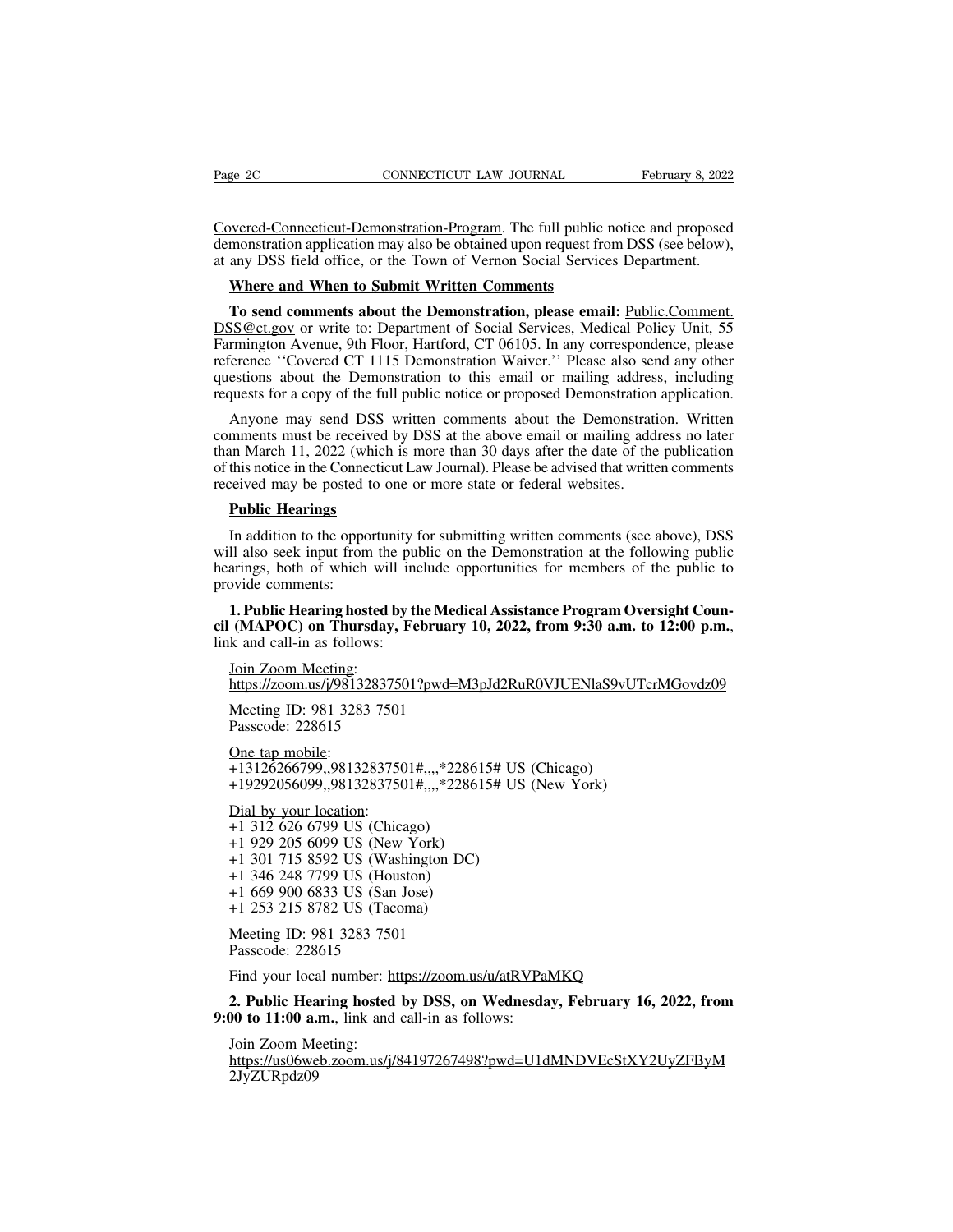Bruary 8, 2022<br>
Meeting ID: 841 9726 7498<br>
Passcode: 8L2ihU bruary 8, 2022<br>
Meeting ID: 841 9726 7498<br>
Passcode: 8L2ihU<br>
One tap mobile<br>
131363666700, 84197367408#

8, 2022<br>
Meeting ID: 841 9726 74<br>
Meeting ID: 841 9726 74<br>
Passcode: 8L2ihU<br>
One tap mobile<br>
+13126266799,,84197267<br>
+19292056099,,84197267 Francy 8, 2022<br>
Meeting ID: 841 9726 7498<br>
Passcode: 8L2ihU<br>
One tap mobile<br>
+13126266799,,84197267498#,,,,\*266666# US (Chicago)<br>
+19292056099,,84197267498#,,,,\*266666# US (New York) Meeting ID: 841 9726 7498<br>
Passcode: 8L2ihU<br>
<u>One tap mobile</u><br>
+13126266799,,84197267498#,,,,\*266666# US (Chicago)<br>
+19292056099,,84197267498#,,,,\*266666# US (New York)<br>
Dial by your location<br>
+1313.626.6799 US (Chicago) Meeting ID: 841 9726 7498<br>Passcode: 8L2ihU<br><u>One tap mobile</u><br>+13126266799,,84197267498#,,,<br>+19292056099,,84197267498#,,,<br>Dial by your location<br>+1 312 626 6799 US (Chicago)<br>+1 929 205 6099 US (New Yorl

Passcode: 8L2ihU<br>
One tap mobile<br>
+13126266799,,84197267498#,,,,\*2666<br>
+19292056099,,84197267498#,,,,\*2666<br>
Dial by your location<br>
+1 312 626 6799 US (Chicago)<br>
+1 929 205 6099 US (New York)<br>
+1 301 715 8592 US (Washington One tap mobile<br>
+13126266799,,84197267498#,,,,\*266666<br>
+19292056099,,84197267498#,,,,\*266666<br>
Dial by your location<br>
+1 312 626 6799 US (Chicago)<br>
+1 929 205 6099 US (New York)<br>
+1 301 715 8592 US (Washington DC)<br>
+1 346 2 One tap mobile<br>
+13126266799,,84197267498#,,,,\*266666# US<br>
+19292056099,,84197267498#,,,,\*266666# US<br>
Dial by your location<br>
+1 312 626 6799 US (Chicago)<br>
+1 929 205 6099 US (New York)<br>
+1 301 715 8592 US (Washington DC)<br> +13126266799,,84197267498#,,,,\*2666<br>+19292056099,,84197267498#,,,,\*2666<br>Dial by your location<br>+1 312 626 6799 US (Chicago)<br>+1 929 205 6099 US (New York)<br>+1 301 715 8592 US (Washington DC)<br>+1 346 248 7799 US (Houston)<br>+1 66 +19292056099,,84197267498#,,,,\*26666<br>
Dial by your location<br>
+1 312 626 6799 US (Chicago)<br>
+1 929 205 6099 US (New York)<br>
+1 301 715 8592 US (Washington DC)<br>
+1 346 248 7799 US (Houston)<br>
+1 669 900 6833 US (San Jose)<br>
+1 Dial by your location<br>
+1 312 626 6799 US (Chicago)<br>
+1 929 205 6099 US (New York)<br>
+1 301 715 8592 US (Washington DC<br>
+1 346 248 7799 US (Houston)<br>
+1 669 900 6833 US (San Jose)<br>
+1 253 215 8782 US (Tacoma)<br>
Meeting ID: 8 +1 312 626 6799 US (Chicago)<br>+1 929 205 6099 US (New York)<br>+1 301 715 8592 US (Washington DC)<br>+1 346 248 7799 US (Houston)<br>+1 669 900 6833 US (San Jose)<br>+1 253 215 8782 US (Tacoma)<br>Meeting ID: 841 9726 7498<br>Passcode: 26666 +1 929 205 6099 US (New York)<br>
+1 301 715 8592 US (Washington DC)<br>
+1 346 248 7799 US (Houston)<br>
+1 669 900 6833 US (San Jose)<br>
+1 253 215 8782 US (Tacoma)<br>
Meeting ID: 841 9726 7498<br>
Passcode: 266666<br>
Find your local numb Film 346 248 7799 US (Houston)<br>Find 669 900 6833 US (San Jose)<br>Find 253 215 8782 US (Tacoma)<br>Meeting ID: 841 9726 7498<br>Passcode: 266666<br>Find your local number: https://us06web.zoom.us/u/kdDU0mhNIs<br>For the latest informatio

For the latest information on the public hearing date, time, and the link/call-in<br>For the latest information on the public hearing date, time, and the link/call-in<br>For the latest information on the public hearing date, tim Meeting ID: 841 9726 7498<br>
Passcode: 266666<br>
Find your local number: https://us06web.zoom.us/u/kdDU0mhNIs<br>
For the latest information on the public hearing date, time, and the link/call-in<br>
information for each public hear https://portal.ct.gov/DSS/Health-And-Home-Care/Covered-Connecticut-Demon Passcode: 266666<br>
Find your local number: https://us06web.zoom.us/u/kdDU0mhNIs<br>
For the latest information on the public hearing date, time, and the link/call-in<br>
information for each public hearing, please go to the DSS w Find your local number: https://us06web.zoom.us/u/kdDU0mhNIs<br>For the latest information on the public hearing date, time, and the link/call-in<br>information for each public hearing, please go to the DSS website at this link: For the latest information on the public hearing date, time, and the link/call-in<br>information for each public hearing, please go to the DSS website at this link:<br>https://portal.ct.gov/DSS/Health-And-Home-Care/Covered-Conne

information for each public hearing, please go to the DSS website at this link:<br>https://portal.ct.gov/DSS/Health-And-Home-Care/Covered-Connecticut-Demon<br>stration-Program and **please check that website regularly for updates** https://portal.ct.gov/DSS/Health-And-Home-Care/Covered-Connecticut-Demon<br>stration-Program and **please check that website regularly for updates before logging**<br>on to the public hearing.<br>As a result of restrictions and guide stration-Program and **please checl**<br>
on to the public hearing.<br>
As a result of restrictions are<br>
Coronavirus Disease 2019 (COV<br>
gency declaration(s), the public l<br>
using electronic means, with opp<br>
device, telephone, or bo **COVID-19)** pandemic and ongoing public health the public hearth (COVID-19) pandemic and ongoing public health, the public hearings referenced above are being conventing, with opportunity for individuals to participate by Ic means, with opportunity for individuals to participate by electrone, or both.<br> **Connecticut Office of Higher Education**<br>
Notice of Intent to Adopt Electronic Filing Systems

Connecticut Office of Higher Education<br>
Notice of Intent to Adopt Electronic Filing Systems<br>
In accordance with the provisions of Connecticut General Statutes § 4-60s, notice<br>
hereby given that the Connecticut Office of Hi Connecticut Office of Higher Education<br>
Notice of Intent to Adopt Electronic Filing Systems<br>
In accordance with the provisions of Connecticut General Statutes § 4-60s, notice<br>
is hereby given that the Connecticut Office of Notice of Intent to Adopt Electronic Filing Systems<br>In accordance with the provisions of Connecticut General Statutes § 4-60s, is<br>hereby given that the Connecticut Office of Higher Education (OHE) inter<br>adopt electronic fi Notice of Intent to Adopt Electronic Filing Systems<br>In accordance with the provisions of Connecticut General Statutes § 4-60s, notice<br>hereby given that the Connecticut Office of Higher Education (OHE) intends to<br>opt electr In accordance with the provisions of<br>is hereby given that the Connecticut C<br>adopt electronic filing systems that w<br>Such adoption shall become effectiv<br>in the Connecticut Law Journal.<br>To request a copy of the description

In accordance with the provisions of Connecticut General Statutes § 4-60s, notice<br>hereby given that the Connecticut Office of Higher Education (OHE) intends to<br>opt electronic filing systems that would include electronic p is hereby given that the Connecticut Office of Higher Education (OHE) intends to adopt electronic filing systems that would include electronic payments.<br>
Such adoption shall become effective 30 days after this notice has b adopt electronic filing systems that<br>
Such adoption shall become effection<br>
To request a copy of the description<br>
To request a copy of the description<br>
please email <u>sean.seepersad@ct.go</u><br>
Systems'' in the subject line.<br>
A

Such adoption shall become effective 30 days after this notice has been published<br>the Connecticut Law Journal.<br>To request a copy of the description of the electronic filing systems to be adopted,<br>ease email <u>sean.seepersad</u> in the Connecticut Law Journal.<br>
To request a copy of the description of the electronic filing systems to be adopted,<br>
please email <u>sean.seepersad@ct.gov</u>, including "Description of Electronic Filing<br>
Systems" in the subj To request a copy of the description of the electronic filing systems to be adopted, please email <u>sean seepersad@ct.gov</u>, including "Description of Electronic Filing Systems" in the subject line.<br>All written comments, que To request a copy of the description of the electronic filing systems to be adopted, please email <u>sean.seepersad@ct.gov</u>, including "Description of Electronic Filing Systems" in the subject line.<br>All written comments, qu sean.seepersad@ct.gov